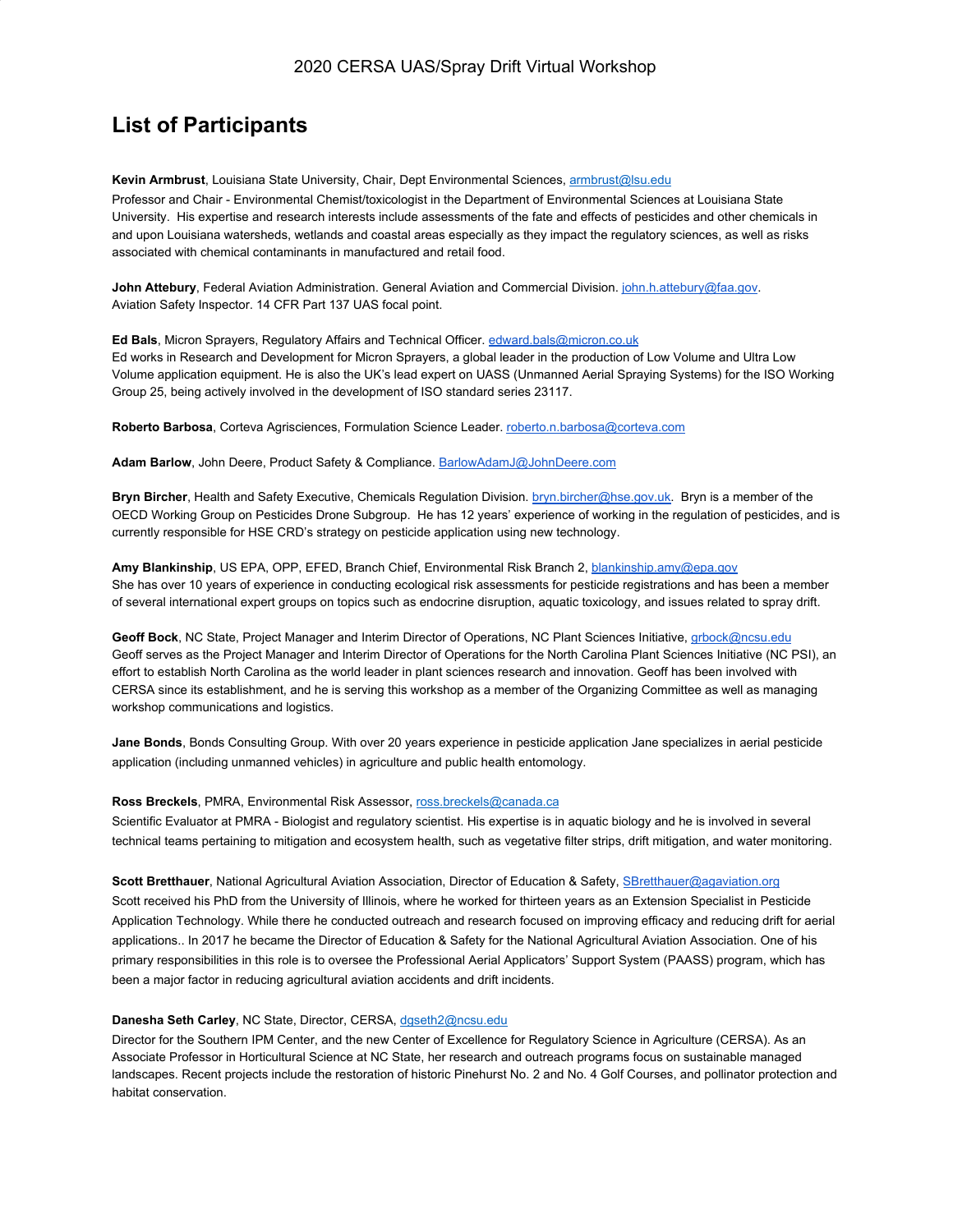**Dan Cederberg**, Project Engineer, TeeJet Technologies, [dan.cederberg@teejet.com.](mailto:dan.cederberg@teejet.com) Experience developing new spray nozzles and fluid delivery technologies, including for UAV spray applications.

**Kevin Costello**, US EPA, OPP, PRD, Branch Chief, Risk Management and Implementation Branch II, costello.kevin@epa.gov Branch Chief, Risk Management and ImplementationBranch 2. With 14 years each of ecological risk assessment and risk management experience, he has expertise in several aspects of pesticide regulation. He took part in the 2017 and 2018 CERSA workshops.

#### **Nathan Davis**, Office of the Indiana State Chemist, Pesticide Investigator, [davi1280@purdue.edu](mailto:davi1280@purdue.edu)

**Hugh Dawick** is a Director of Pesticides at the Australian Pesticides and Veterinary Medicines Authority with a specific interest in application technology and spray drift policy. Hugh has been with the APVMA for 18 months prior to which he worked at the UK Chemicals Regulation Directorate for 23 years as an occupational exposure and application technology expert. Hugh has worked on a number of European Expert Groups relating to the development of European Guidance documents relating to occupational exposure and risk assessment to pesticides and biocides.

**Jeff Dawson,** EPA/Office of Pesticide Programs/Senior Scientist (Director's Office) [dawson.jeff@epa.gov](mailto:dawson.jeff@epa.gov) Area of expertise is human health risk assessment with a focus on exposures to conventional pesticides and fumigants with 30+ years of experience. Authored EPA policy for conducting risk assessments associated with spray drift of pesticides. In a former position, conducted spray drift field research and wind tunnel testing of droplet spectra.

#### **Rodney Edmundson**, APVMA, [Rodney.Edmundson@apvma.gov.au](mailto:Rodney.Edmundson@apvma.gov.au)

**Derek François**, Pest Management Regulatory Agency, Health Canada, Senior Biologist. [derek.francois@canada.ca](mailto:derek.francois@canada.ca). Area of expertise is environmental risk assessment and regulation of pest control products for past 27 years. Focus on spray drift mitigation and reassessment of current risk assessment and risk mitigation methodologies.

**Brad Fritz**, USDA-ARS, Aerial Application Tech Res Unit. [brad.fritz@usda.gov](mailto:brad.fritz@usda.gov)

**Claire Glennie**, Health & Safety Executive, Chemicals Regulation Division. [claire.glennie@hse.gov.uk.](mailto:claire.glennie@hse.gov.uk) Claire is a UK member of the OECD Working Group on Pesticides Drone Subgroup. She is a regulatory scientist with experience in the environmental assessment of pesticides and an interest in how to develop regulation to include new technology and to better understand any differences in environmental exposure and risk.

#### **Shanique Grant**, Syngenta, Technical Expert. [shanique.grant@syngenta.com](mailto:shanique.grant@syngenta.com)

**Pat Havens**, Corteva Agriscience, Environmental Exposure Assessment, Crop Protection Regulatory Sciences, Corteva Agriscience Laureate. [pat.havens@corteva.com](mailto:pat.havens@corteva.com) . 30+ years experience in pesticide fate, transport, risk assessment, and regulatory science policy work at spatial scales from laboratory to field to simulation.

**Becca Haynie.** Syngenta Crop Protection. Federal Regulatory Product Manager, Fungicides. [becca.haynie@syngenta.com](mailto:becca.haynie@syngenta.com)

**Clint Hoffmann,** Corteva AgriSciences, Application Engineer, Product and Process Technology, [clint.hoffmann@corteva.com](mailto:clint.hoffmann@corteva.com) As an Application Engineer with Corteva, his primary focus is on product development of new formulations from the discovery phase to product launch and customer support. Corteva is exploring the role of UAVs on the agrichemical business and if speciality formulations are warranted. Prior to joining Corteva, he spent 25 years with USDA-ARS's Aerial Application Technology project.

**Trenton Houston,** University of Nebraska-Lincoln, Graduate Student, [thouston@huskers.unl.edu](mailto:thouston@huskers.unl.edu)

**Monisha Kaul**, US EPA, OPP, BEAD, Branch Chief, Biological Analysis Branch, kaul.monisha@epa.gov

**Faruque Khan** [\(khan.faruque@epa.gov\)](mailto:khan.faruque@epa.gov) is a Senior Scientist with the U.S. Environmental Protection Agency's (EPA), Office of Pesticide Programs. Provides leadership and direction to staff scientists to support pesticide registration and reregistration and advises senior management on scientific issues related to environmental fate and transport of pesticides at the national and international level.

**Greg Kruger**, University of Nebraska-Lincoln, Associate Professor, [gkruger2@unl.edu](mailto:gkruger2@unl.edu)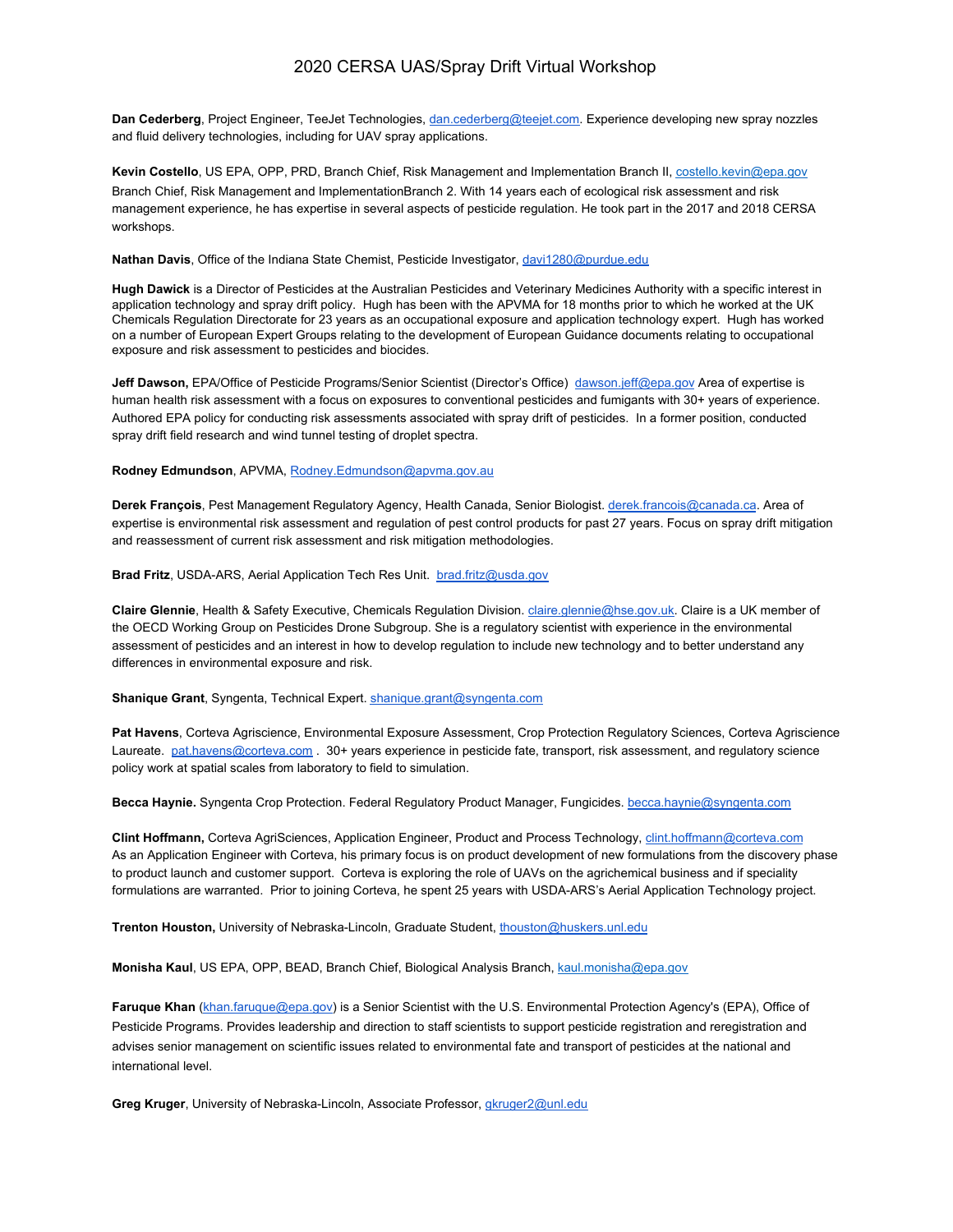Greg leads all efforts from the Pesticide Application Technology Laboratory at the University of Nebraska-Lincoln's West Central Research, Education and Extension Center in North Platte, NE. His research covers drift and efficacy of pesticides applied through a variety of different platforms over a wide range of crops.

**Lyle Mangen**, Global Product Specialist, CNH Industrial, LLC, [lyle.mangen@cnhind.com](mailto:lyle.mangen@cnhind.com) Lyle is responsible for product configuration and definition for Case IH and New Holland crop protection and nutrient application products, across all global regions.

**Dan Martin** [\(Dan.Martin@usda.gov\)](mailto:Dan.Martin@usda.gov) is a Research Engineer with the USDA-ARS Aerial Application Technology Research Unit. He has over 25 years of training and experience in aerial spray application technologies and is recognized nationally and internationally as an authority in manned and unmanned aerial application systems for precision agriculture and pest management.

**Walter Mayer**, Bayer AG, Germany, Application Technology Expert. [walter.mayer@bayer.com](mailto:walter.mayer@bayer.com)

Member of the global Application Technology team for the past 5 years. Involved in global activities around UAS/drones for spraying and measures to mitigate drift (not only with UAS). Interested in digital tools and modern ways to improve application methods of all kind with regard to efficacy and efficiency, whilst keeping environmental and human safety aspects upfront.

**Laura McConnell**, Bayer CropScience, Principal Scientist, Regulatory Scientific Affairs laura.mcconnell@bayer.com brings 25 years of experience in environmental and agricultural science research, previously serving as a research chemist and lead scientist in the U.S. Department of Agriculture's Agricultural Research Service. At Bayer, McConnell focuses on communication, collaboration and engagement with the scientific community on topics relevant to the regulation of agricultural technologies.

**Andrew D. Moore**, Chief Executive Officer, National Agricultural Aviation Association (NAAA). NAAA supports the interests of business owners and pilots licensed as commercial applicators that use aircraft to enhance food, fiber and bio-fuel production, protect forestry and control health-threatening pests. Moore has served in this position since 2002 and oversees the NAAA's government relations efforts, educational programs, finances, communication and outreach efforts, and various industry conferences. He started at NAAA in 1997 as its director of government relations. He was born and raised in Bakersfield, California located in the state's Central Valley. He grew up in agriculture and for four generations his family has farmed in Arvin, California—just outside of Bakersfield—where they grow potatoes, carrots, almonds, pistachios, and navel oranges. [admoore@agaviation.org](mailto:oranges.admoore@agaviation.org)

**Neill Newton**, Sr. Application Specialist, Syngenta. [neill.newton@syngenta.com](mailto:neill.newton@syngenta.com). For the past 4 years I have led Syngentas' global drone application network focusing on educating and building awareness in countries with FTO as well as leading application research efforts with objectives of ensuring safe, efficient and efficacious applications from UAAS.. I have research interest in precision application and understanding the ways new technologies may alter the way we think about formulation development.

**Jeff Perine**, Principal Scientist, Syngenta. [jeff.perine@syngenta.com](mailto:jeff.perine@syngenta.com). Jeff has 30 years of experience in the chemical industry and 17 years in pesticide environmental fate and exposure. He has a strong interest in spray drift risk assessment and mitigation from all application methods including UAS and is eager to support the development of sound regulation with this exciting new technology.

**Robby Personette,** Manager, Agrichmemical Programs Section, Wisconsin Department of Agriculture, Trade and Consumer Protection. Chair - Association of American Pesticide Control Officials (AAPCO) - Technology Workgroup.

**Brian Rau**, Aviation Consultant to the National Agricultural Aviation Association, Aerial Applicator with 40 plus years of experience, Bachelor of Science Degree from North Dakota State University. Member of the ND Regulatory Review group for UAV aerial application.

**Damon Reabe**, Dairyland Aviation, President. [damon@dairylandaviation.com](mailto:damon@dairylandaviation.com)

**Bill Reynolds**, Leading Edge Associates,President. [breynolds@leateam.com](mailto:breynolds@leateam.com)

**Brian Richardson,** Principal Scientist, NZ Forest Research Institute (Scion), [brian.richardson@scionresearch.com](mailto:brian.richardson@scionresearch.com) Experience in aerial spray application research, spray modelling, forest vegetation management, forest pest management and pest eradication during biosecurity incursions.

**Rob Richardson**, North Carolina State University. [rob\\_richardson@ncsu.edu](mailto:rob_richardson@ncsu.edu). Professor and Extension Specialist with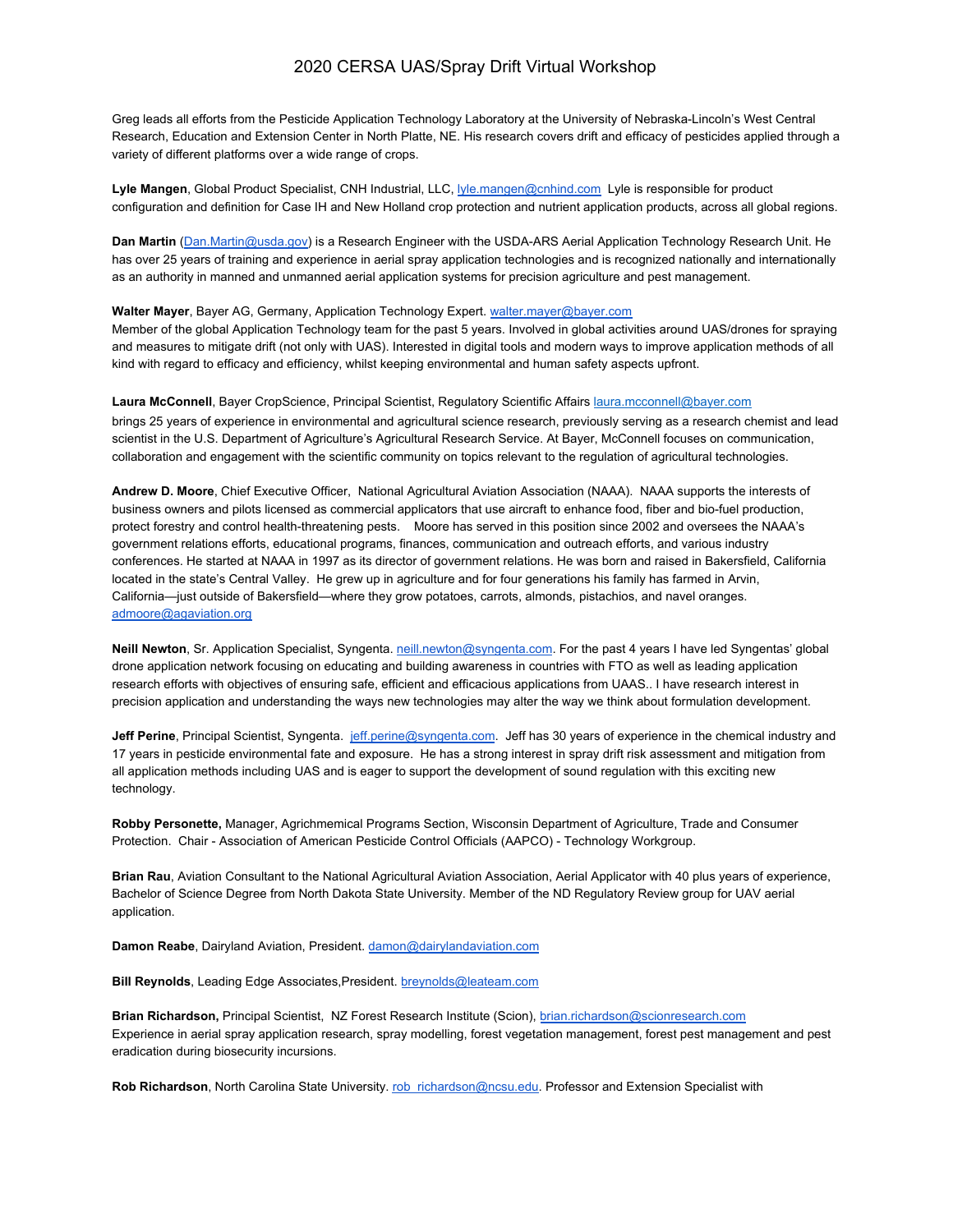responsibilities for Aquatic and Non-cropland weed management. Part of his research involves sUAS for sensing and herbicide application.

**Gary Roberson** [\(gtrobers@ncsu.edu\)](mailto:gtrobers@ncsu.edu), Professor and Extension Specialist, Biological and Agricultural Engineering, North Carolina State University. Dr Roberson has 40 years of agricultural engineering experience in industry and the university. His focus is on agricultural machinery systems and precision agriculture technology. He has worked with a wide range of application systems for field crops.

### **Zoe Ruge**, US EPA, OPP, EFED, [ruge.zoe@epa.gov](mailto:ruge.zoe@epa.gov)

Zoe is a physical scientist with the Environmental Fate and Effects Division, conducting ecological risk assessments for pesticide registrations. Prior to joining OPP, she worked in the Standards and Health Protection Division in the Office of Science and Technology.

**Andrew Russell**, Bayer CropScience, Regulatory Affairs Manager, Canada, [andrew.russell1@bayer.com](mailto:andrew.russell1@bayer.com) Over 25 years experience in crop protection regulatory practice with industry and PMRA.

**Bryan Sanders**, President, HSE-UAV, LLC, [bsanders@hse-uav.com](mailto:bsanders@hse-uav.com) America's leading full-service provider of industrial drones. As one of the first companies to introduce spraying UAS to the Americas, he and his team work closely with research partners and regulators to create the future of remotely piloted aerial applications systems (RPAAS). He also serves as chairperson for the North American RPAAS Committee.

**Jerome Schleier**, Corteva Agrisciences, Environmental Exposure Assessment. [jerome.schleieriii@corteva.com](mailto:jerome.schleieriii@corteva.com)

**Tom Smith**, National Pesticide Safety Education Center, Executive Director. [tomsmith@npsec.us](mailto:tomsmith@npsec.us)

**Cory Southam**, *Operations Manager*, Strongfield Environmental Solutions Inc. [cory@strongfieldenviro.com.](mailto:cory@strongfieldenviro.com) Cory is Operations Manager for Strongfield Environmental as well as the acting chair for the North American RPAAS(Remotely Piloted Aerial Application Systems) Working Group. Cory has been working with RPAAS platforms for the past 2 years and hopes that the efforts made by the working group help promote regulations of RPAAS platforms in Canada and the United States.

**Lucas Souza,** Ministry of Agriculture, Livestock and Food Suplpy, Agricultural Engineer, [lucas.fsouza@agricultura.gov.br](mailto:lucas.fsouza@agricultura.gov.br) Doctor Science in the area of Agrometeorology and currently works and helps to develop a specific legislation about the use of DRONES to apply pesticides. He has over 3 years of experience in conducting agricultural aviation at the Ministry.

**David Spak**, Bayer E.S., North America, Bayer Vegetation Management. [david.spak@bayer.com](mailto:david.spak@bayer.com) 28 years in the crop/non-crop protection industry. Currently responsible for new product development and product stewardship for herbicides used for managing invasive vegetation in industrial, forestry, and range and pasture areas.

**Jane Tang** Head of Environmental Exposure Modeling, Bayer. [Jane-zhenxu.tang@bayer.com](mailto:Jane-zhenxu.tang@bayer.com), 25+ years experience in hydrological/water quality modeling at field and watershed scale, and 15+ years in environmental exposure assessment of pesticides in air, soil and water.

**Shara Tardif**, Executive Director, Canadian Aerial Applicators Association. [ed@canadianaerialapplicators.com.](mailto:ed@canadianaerialapplicators.com) The primary objective of the CAAA is to promote safety and professionalism amongst members and the aerial application industry in Canada. The CAAA works with federal and provincial government agencies to design policies that are fair and equitable and, above all, that protect both rural customers and urban dwellers. Education and training of members is a main priority of CAAA.

### Harold Thistle, TEALS, LLC, President. [hwthistle@gmail.com](mailto:hwthistle@gmail.com)

**Janice Villeneuve**, Section Head, PMRA, Health Canada. [janice.villeneuve@canada.ca.](mailto:janice.villeneuve@canada.ca) Janice has 20+ years experience in the environmental assessment of pesticides. She currently managing a section of evaluators working on diverse submissions and project including the drift management tech team.

**Mao Mao Wang**, Syngenta, Technical Expert. [maomao.wang@syngenta.com](mailto:maomao.wang@syngenta.com).